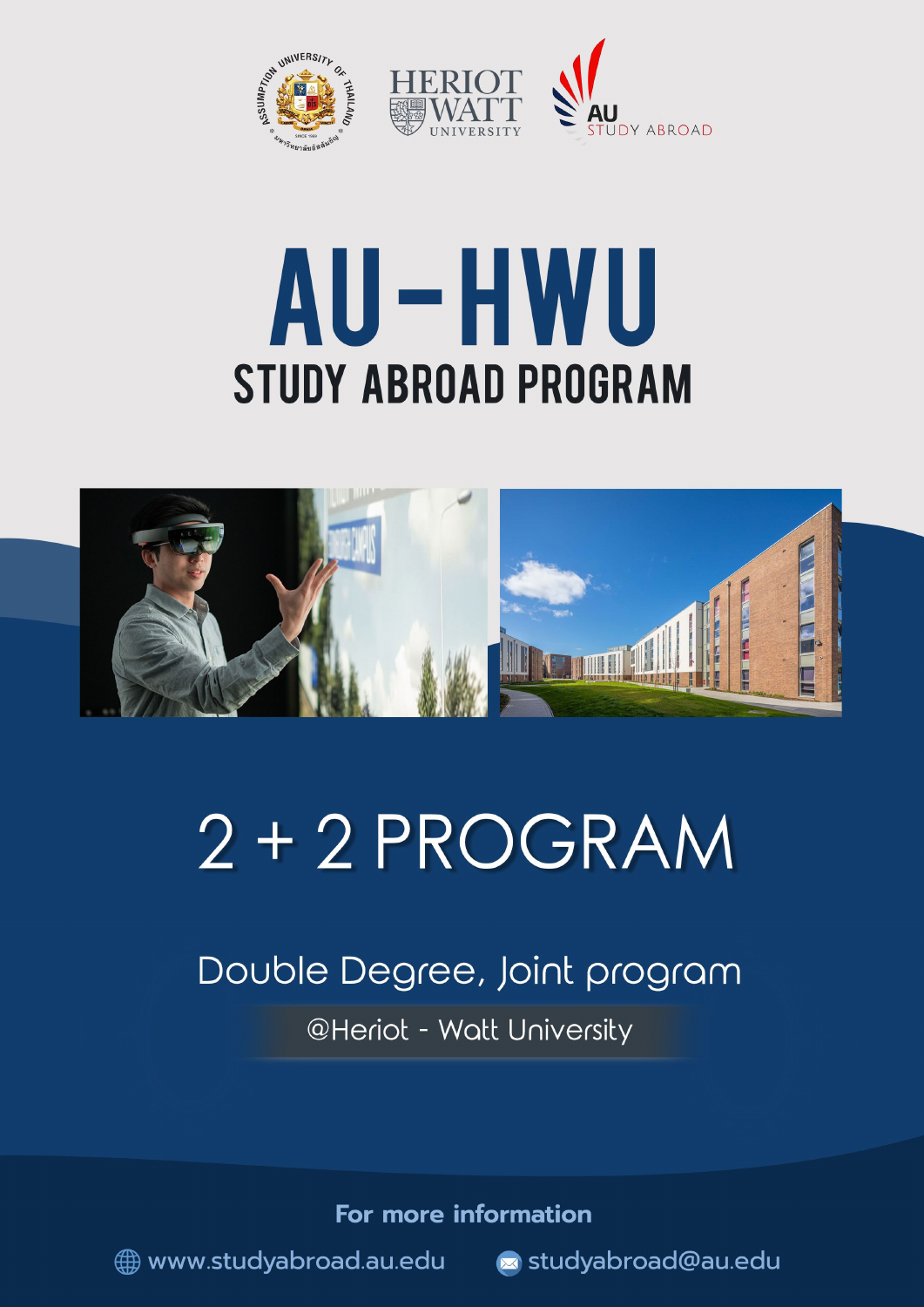| <b>Electrical and Electronics Engineering</b> |                                           |                        |                                                |  |  |  |
|-----------------------------------------------|-------------------------------------------|------------------------|------------------------------------------------|--|--|--|
| <b>Assumption University</b>                  |                                           |                        |                                                |  |  |  |
| <b>FIRST YEAR</b>                             |                                           |                        | <b>FIRST YEAR</b>                              |  |  |  |
| <b>First Semester</b>                         |                                           | <b>Second Semester</b> |                                                |  |  |  |
| <b>BG 0008</b>                                | General Chemistry Laboratory              | <b>BG</b> 1002         | English II                                     |  |  |  |
| <b>BG</b> 1001                                | English I                                 | <b>BG</b> 1205         | Calculus II                                    |  |  |  |
| <b>BG</b> 1108                                | <b>General Chemistry</b>                  | <b>BG</b> 1213         | Physics II                                     |  |  |  |
| <b>BG</b> 1204                                | Calculus I                                | <b>BG</b> 1214         | Physics Laboratory II                          |  |  |  |
| <b>BG</b> 1211                                | Physics I                                 | <b>BG</b> 1221         | <b>Computer Programming</b>                    |  |  |  |
| <b>BG</b> 1212                                | Physics Laboratory I                      | <b>ME 1113</b>         | <b>Engineering Drawing</b>                     |  |  |  |
| IE 1110                                       | <b>Engineering Materials</b>              | <b>ME</b> 1114         | <b>Engineering Workshop</b>                    |  |  |  |
| <b>MGT</b>                                    | <b>Introduction to Business</b>           | <b>GE 2202</b>         | Ethics                                         |  |  |  |
| 1101                                          |                                           |                        |                                                |  |  |  |
| <b>SECOND YEAR</b>                            |                                           | <b>SECOND YEAR</b>     |                                                |  |  |  |
| <b>First Semester</b>                         |                                           | <b>Second Semester</b> |                                                |  |  |  |
| <b>BG 2000</b>                                | English III                               | <b>BG 2001</b>         | English <sub>IV</sub>                          |  |  |  |
| <b>BG 2207</b>                                | <b>Engineering Mathematics</b>            | <b>ME2211</b>          | <b>Engineering Mechanics I</b>                 |  |  |  |
| <b>BG 2208</b>                                | <b>Discrete Mathematics</b>               | <b>CE 2704</b>         | Digital Logic Design                           |  |  |  |
| EE 2201                                       | <b>Electric Circuits</b>                  | <b>CE 2705</b>         | Digital Logic Design Laboratory                |  |  |  |
| <b>EE 2202</b>                                | <b>Electric Circuits Laboratory</b>       | <b>TE3000</b>          | Principal of Communications                    |  |  |  |
| EE 2605                                       | <b>Engineering Electronics</b>            | <b>EE 4705</b>         | <b>Power Electronics</b>                       |  |  |  |
| EE 2606                                       | <b>Engineering Electronics Laboratory</b> | <b>EE 4706</b>         | Power Electronics Laboratory                   |  |  |  |
| ME 2211                                       | <b>Engineering Mechanics I</b>            | <b>GE 2101</b>         | <b>World Civilization</b>                      |  |  |  |
| EE 3705                                       | Microprocessors and Microcontrollers      | EE 3606                | <b>Electrical Instruments and Measurements</b> |  |  |  |
|                                               |                                           | <b>MCE4102</b>         | Introduction to industrial Automation          |  |  |  |
| <b>Heriot-Watt University</b>                 |                                           |                        |                                                |  |  |  |
| <b>Third YEAR</b>                             |                                           |                        | <b>Thirst YEAR</b>                             |  |  |  |
| <b>First Semester</b>                         |                                           | <b>Second Semester</b> |                                                |  |  |  |
| B39AX                                         | Engineering mathematics and Statistics    | B39MA                  | Electromagnetism                               |  |  |  |
| B39ES                                         | <b>Electrical Energy Systems</b>          | B39SB                  | Time Frequency and Signal Analysis (Free       |  |  |  |
|                                               |                                           |                        | Elective)                                      |  |  |  |
| B39SA                                         | Signals and Systems                       | B39VS                  | <b>System Project</b>                          |  |  |  |
| B39SE                                         | Semiconductor Electronics                 |                        |                                                |  |  |  |
| <b>Final YEAR</b>                             |                                           |                        | <b>Final YEAR</b>                              |  |  |  |
| <b>First Semester</b>                         |                                           | <b>Second Semester</b> |                                                |  |  |  |
| B30UB                                         | $4TH$ Year Project 1                      | B30UC                  | $4TH$ Year Project 2                           |  |  |  |
| B30ES                                         | <b>Industrial Power Systems</b>           | B30EK                  | Sustainable Energy and Power System            |  |  |  |
| B31GA                                         | <b>Electrical Power Systems</b>           | B30UF                  | 4 <sup>TH</sup> Year Individual Project        |  |  |  |
| <b>B30EJ</b>                                  | <b>Linear Control</b>                     | B31SE                  | <b>Image Processing (Major Elective)</b>       |  |  |  |
| B31DD                                         | <b>Embedded System (Major Elective)</b>   | B31XO                  | Scalable Inference & Deep Learning I (Major    |  |  |  |
|                                               |                                           |                        | Elective)                                      |  |  |  |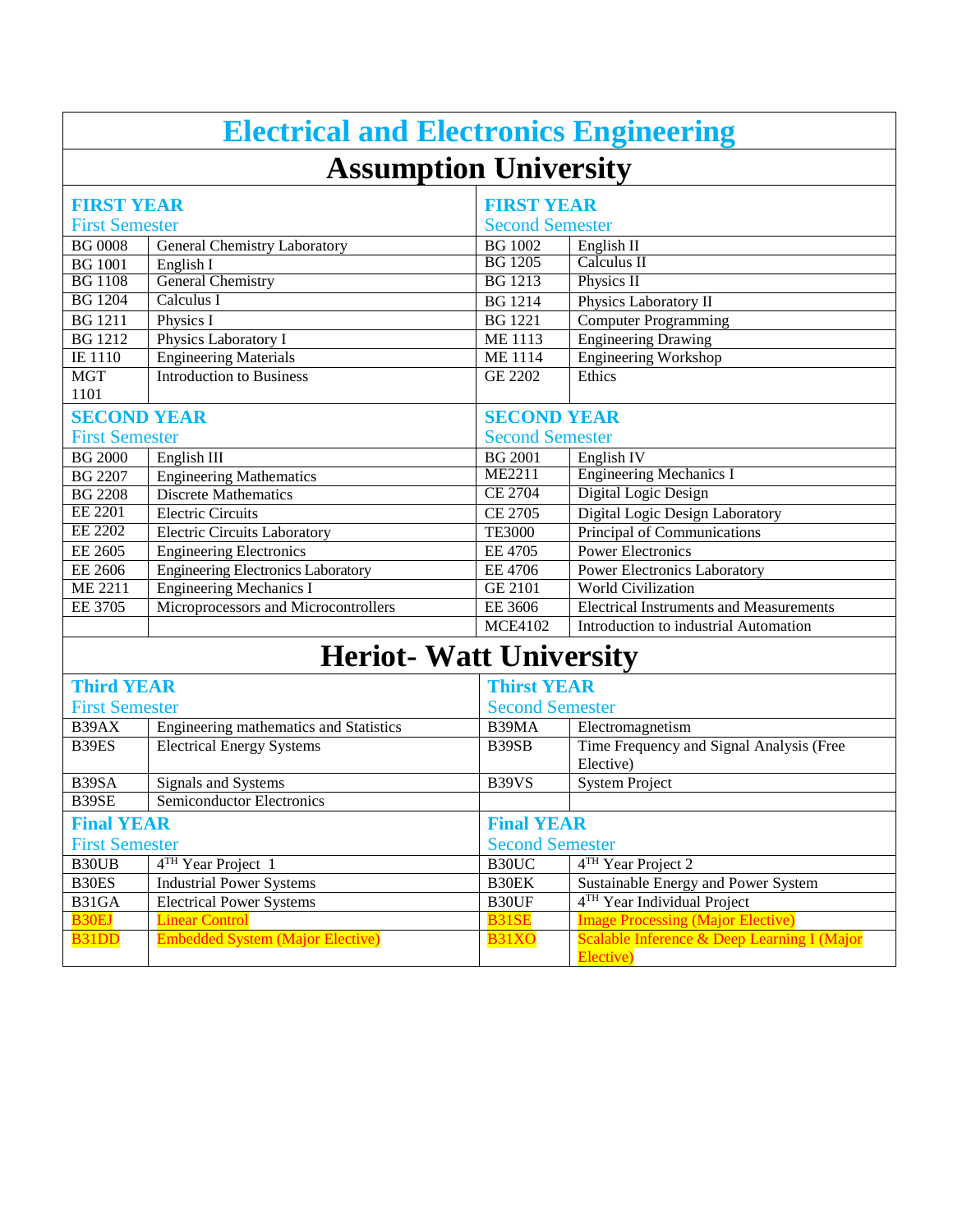## **TELECOMMUNICATION AND ELECTRONICS ENGINEERING**

### **Assumption University**

| <b>FIRST YEAR</b>     |                                                         | <b>FIRST YEAR</b> |                                                          |  |
|-----------------------|---------------------------------------------------------|-------------------|----------------------------------------------------------|--|
| <b>First Semester</b> |                                                         |                   | <b>Second Semester</b>                                   |  |
| BG 0008               | General Chemistry Laboratory                            | <b>BG</b> 1002    | English II                                               |  |
| <b>BG</b> 1001        | English I                                               | <b>BG</b> 1205    | Calculus II                                              |  |
| <b>BG</b> 1108        | <b>General Chemistry</b>                                | <b>BG</b> 1213    | Physics II                                               |  |
| <b>BG</b> 1204        | Calculus I                                              | <b>BG</b> 1214    | Physics Laboratory II                                    |  |
| <b>BG</b> 1211        | Physics I                                               | <b>BG</b> 1221    | <b>Computer Programming</b>                              |  |
| <b>BG</b> 1212        | Physics Laboratory I                                    | <b>ME</b> 1113    | <b>Engineering Drawing</b>                               |  |
| IE 1110               | <b>Engineering Materials</b>                            | <b>ME1114</b>     | <b>Engineering Workshop</b>                              |  |
| <b>MGT1101</b>        | <b>Introduction to Business</b>                         | EE2401            | <b>Electromechanical Energy Conversion</b>               |  |
| <b>SECOND YEAR</b>    |                                                         |                   | <b>SECOND YEAR</b>                                       |  |
| <b>First Semester</b> |                                                         |                   | <b>Second Semester</b>                                   |  |
| <b>BG 2000</b>        | English III                                             | <b>BG 2001</b>    | English <sub>IV</sub>                                    |  |
| <b>BG 2207</b>        | <b>Engineering Mathematics</b>                          | <b>CE 2704</b>    | Digital Logic Design                                     |  |
| <b>BG 2208</b>        | <b>Discrete Mathematics</b>                             | CE 2705           | Digital Logic Design Laboratory                          |  |
| EE 2201               | <b>Electric Circuits</b>                                | <b>GE 2101</b>    | <b>World Civilization</b>                                |  |
| <b>EE 2202</b>        | <b>Electric Circuits Laboratory</b>                     | <b>CE 4207</b>    | <b>System and Network Programing</b>                     |  |
| ME 2211               | <b>Engineering Mechanics I</b>                          | <b>CE 4224</b>    | Telecommunication Networks Laboratory                    |  |
| EE3606                | <b>Electrical Instruments and Measurements</b>          | <b>CE4228</b>     | Data Communication and Networking                        |  |
| Ge2202                | Ethics                                                  | <b>TE 4111</b>    | Antenna Engineering                                      |  |
| TE3102                | <b>Communication Networks and Transmission</b><br>Lines | TE 4112           | <b>Optical Communication</b>                             |  |
| TE 3301               | Radio Wave Propagation                                  | <b>EE2401</b>     | <b>Electromechanical Energy Conversion</b>               |  |
|                       |                                                         | EE2401            | <b>Electromechanical Energy Conversion</b><br>Laboratory |  |
|                       | <b>Heriot-Watt University</b>                           |                   |                                                          |  |

#### **Heriot-Watt University**

| <b>Third YEAR</b><br><b>First Semester</b> |                                                   | <b>Thirst YEAR</b><br><b>Second Semester</b> |                                                       |
|--------------------------------------------|---------------------------------------------------|----------------------------------------------|-------------------------------------------------------|
| B39AX                                      | Engineering mathematics and Statistics            | B39MA                                        | Electromagnetism                                      |
| B39ES                                      | <b>Electrical Energy Systems</b>                  | B39SB                                        | Time Frequency and Signal Analysis<br>(Free Elective) |
| B39SA                                      | Signals and Systems                               | B39VS                                        | <b>System Project (Free Elective)</b>                 |
| B39SE                                      | Semiconductor Electronics                         |                                              |                                                       |
| <b>Final YEAR</b>                          |                                                   | <b>Final YEAR</b>                            |                                                       |
| <b>First Semester</b>                      |                                                   | <b>Second Semester</b>                       |                                                       |
| B <sub>30</sub> U <sub>B</sub>             | 4 <sup>TH</sup> Year Project 1                    | B <sub>30</sub> UC                           | 4 <sup>TH</sup> Year Project 2                        |
| B30ES                                      | <b>Industrial Power Systems</b>                   | B30EK                                        | Sustainable Energy and Power System                   |
| B30SQ                                      | Communication Device and System                   | B30UF                                        | 4 <sup>TH</sup> Year Individual Project               |
| <b>B30EJ</b>                               | <b>Linear Control</b>                             | <b>B30EI</b>                                 | <b>Advanced Analogue Electronics</b>                  |
| B31DD                                      | <b>Embedded System</b>                            | B31SE                                        | <b>Image Processing</b>                               |
| <b>B38DF</b>                               | <b>Computer Architecture and Embedded Systems</b> | <b>B31XO</b>                                 | Scalable Inference & Deep Learning I                  |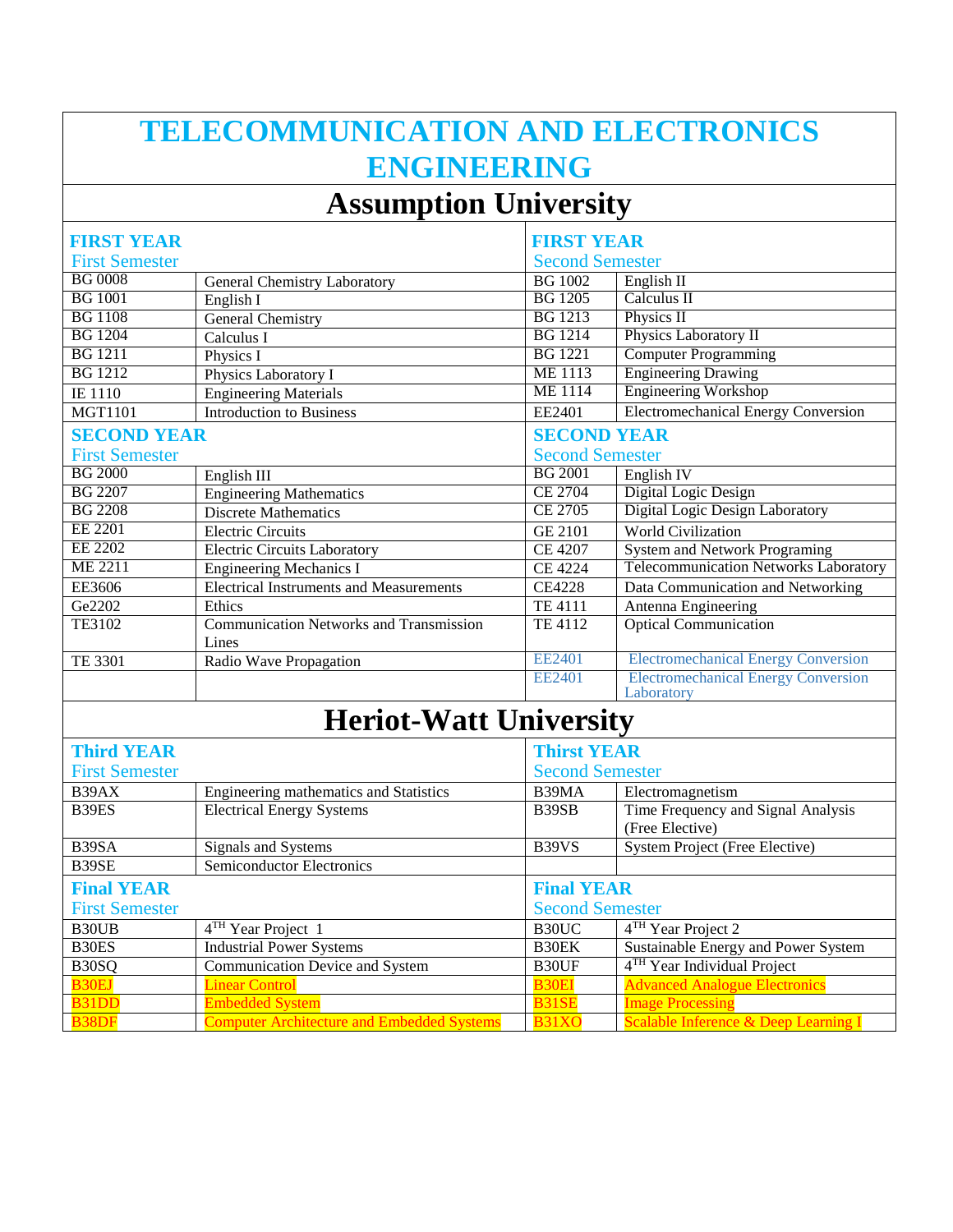#### **Heriot-Watt University**

| <b>Topic</b>            | <b>Details</b>                                                         |
|-------------------------|------------------------------------------------------------------------|
| Program Offer           | <b>Assumption University</b>                                           |
|                         | Bachelor of Engineering in                                             |
|                         | Electrical and Electronics Engineering                                 |
|                         | Telecommunication and Electronics Engineering                          |
|                         | <b>Heriot-Watt University</b>                                          |
|                         | ❖ Bachelor of Engineering in Electrical and Electronics                |
|                         | Engineering                                                            |
|                         |                                                                        |
| Place(Country, City)    | Scotland, Edinburgh City                                               |
| <b>Tuition Fees</b>     | £19,400 (Approximately 860,000 Baht)/ Per year Tuition fee will be     |
|                         | increased approx. GBP200 per year.                                     |
|                         | https://www.hw.ac.uk/uk/study/undergraduate/electrical-and-electronic- |
|                         | engineering.htm                                                        |
|                         | * First semester tuition fees must pay in the name of Assumption       |
|                         | University                                                             |
| Duration                | 2 year                                                                 |
| <b>Admission Period</b> | February, September                                                    |
| <b>Living Cost</b>      | £865 to £1,100 (34,600 - 44,000 Baht)/ months (9 months per year)      |
| Accommodation,          | University Accommodation: https://www.hw.ac.uk/uk/edinburgh/accommoda  |
| Health and student      | tion/undergraduate-accommodation.htm                                   |
| supports                | Health, Wellbeing and student supports:                                |
|                         | https://www.hw.ac.uk/uk/students/edinburgh-campus.htm                  |
|                         | Living in the UK (Banking & Budgeting, Working in the                  |
|                         | UK): https://www.hw.ac.uk/uk/students/international/uk.htm             |
| <b>IELTS</b> Score      | 6.0 (Academic) or above with a minimum of 5.5 in each component of     |
|                         | writing, speaking, listening and reading.                              |
| Scholarship             | 10%                                                                    |
| <b>Accumulative GPA</b> | 3.00                                                                   |

**Students allowed to work on or off campus** - 20 hours/ week during term time and 40 hours/ week during holiday break. [https://www.hw.ac.uk/uk/students/careers/uk/jobs/working-in-the](https://www.hw.ac.uk/uk/students/careers/uk/jobs/working-in-the-uk.htm)[uk.htm](https://www.hw.ac.uk/uk/students/careers/uk/jobs/working-in-the-uk.htm) 

#### **Internship opportunities for foreign students -**

<https://www.hw.ac.uk/uk/students/careers/uk/jobs/internships-work-experience.htm>

#### **Job opportunities for foreign students after graduation, more info is**

**here-** <https://www.hw.ac.uk/uk/students/careers/uk/jobs/graduate-jobs.htm>

**From June 2021, students who graduated from the UK can apply for a post-study visa for 2 years.** [https://www.gov.uk/government/news/uk-announces-2-year-post-study-work-visa-for](https://www.gov.uk/government/news/uk-announces-2-year-post-study-work-visa-for-international-students)[international-students](https://www.gov.uk/government/news/uk-announces-2-year-post-study-work-visa-for-international-students)